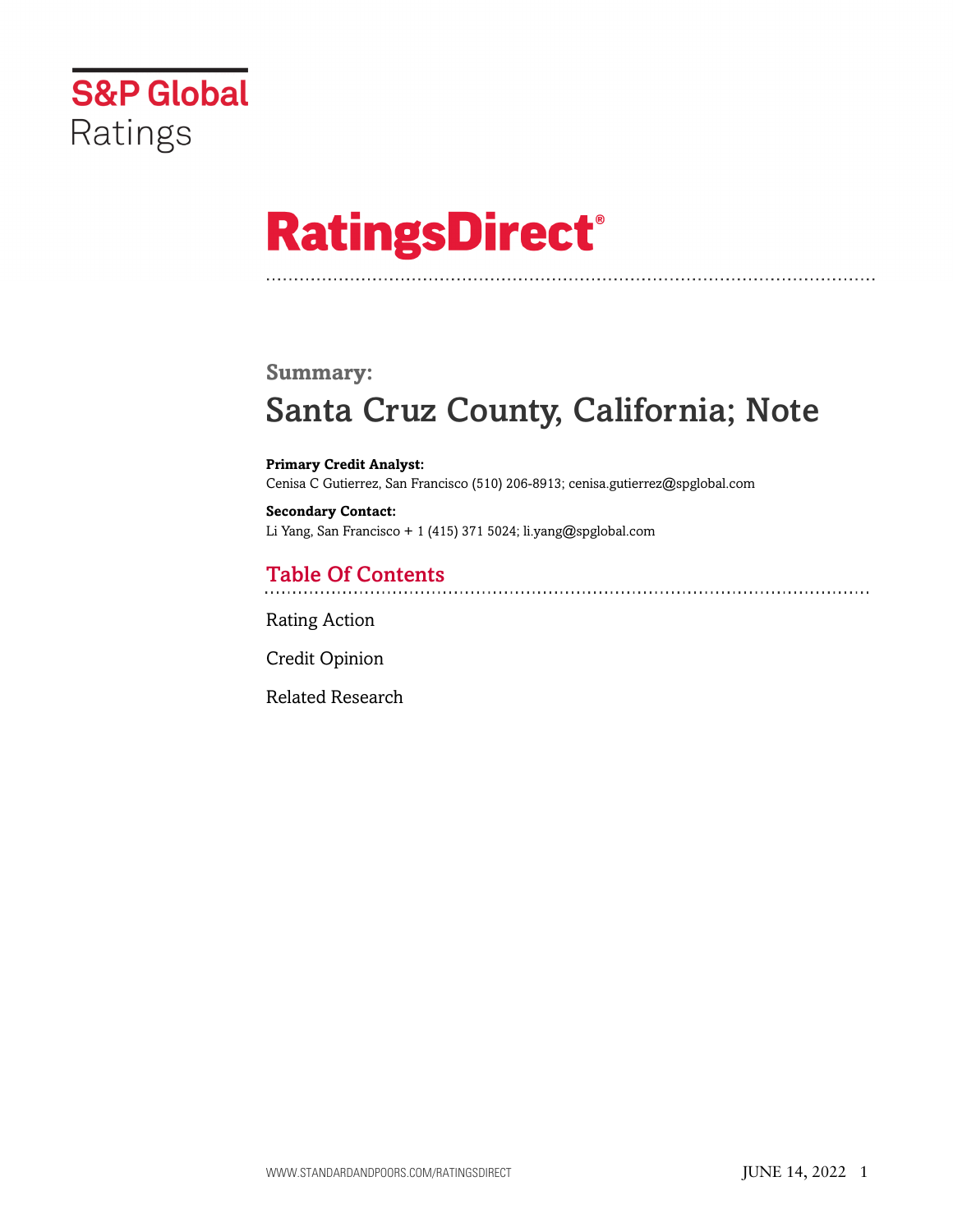# **Summary:** Santa Cruz County, California; Note

### Credit Profile US\$48.0 mil 2022-23 TRANs due 07/06/2023 *Short Term Rating* New Section 2 and SP-1+ New Section 3 and SP-1+ New Section 3 and SP-1+ New Section 3 and SP-1+ New Section 3 and SP-1+ New Section 3 and SP-1+ New Section 3 and SP-1+ New Section 3 and SP-1+ New Sectio

## <span id="page-1-0"></span>Rating Action

S&P Global Ratings assigned its 'SP-1+' short-term rating to Santa Cruz County, Calif.'s \$48 million series 2022-2023 tax and revenue anticipation notes (TRANs).

The notes are payable from unrestricted revenues consisting of taxes, income, revenue, cash receipts, and other unrestricted money received by the county in the fiscal year ending June 30, 2023.

#### Credit overview

The county's current projections for fiscal 2023 are based on its fiscal 2023 approved budget, and we note that the cash flow projections do not include federal stimulus funding. The county is conservatively estimating to end the year with a reduction in cash balances, but we expect that the ending cash position will exceed these projections. The county has a strong revenue base in property taxes that we anticipate will continue to grow based on stored assessed valuation (AV) under Proposition 13. We expect that the county's history of strong positive variance of projected ending cash balances to actuals will continue in fiscal 2023.

For more information on our view of the county's long-term rating, see the article published August 24, 2021, on RatingsDirect.

The rating reflects our view of the county's:

- Very strong projected coverage of 1.5x at maturity;
- Availability of alternative liquidity that the county can use for repayment during the life of the notes, boosting coverage to a very strong 2.7x at maturity; and
- History of conservative cash flow projections, with actual results that consistently exceed projections.

#### Environmental, social, and governance

We analyzed the county's environmental, social, and governance risks in coming to a credit opinion on the notes. We believe environmental risks are elevated as a result of wildfire risk within the county. Santa Cruz County includes areas where there is high or extreme risk of wildfires during dry months and periods of prolonged drought. While we expect the financial impact of these fires on the county to be somewhat offset by federal and state aid, we believe that future fires, alongside other environmental risks, including droughts, storm damage from flooding, and earthquakes, could result in increased spending at the county level, along with revenue disruption throughout the taxing base. Finally, we consider the county's governance and social risks in line with the sector.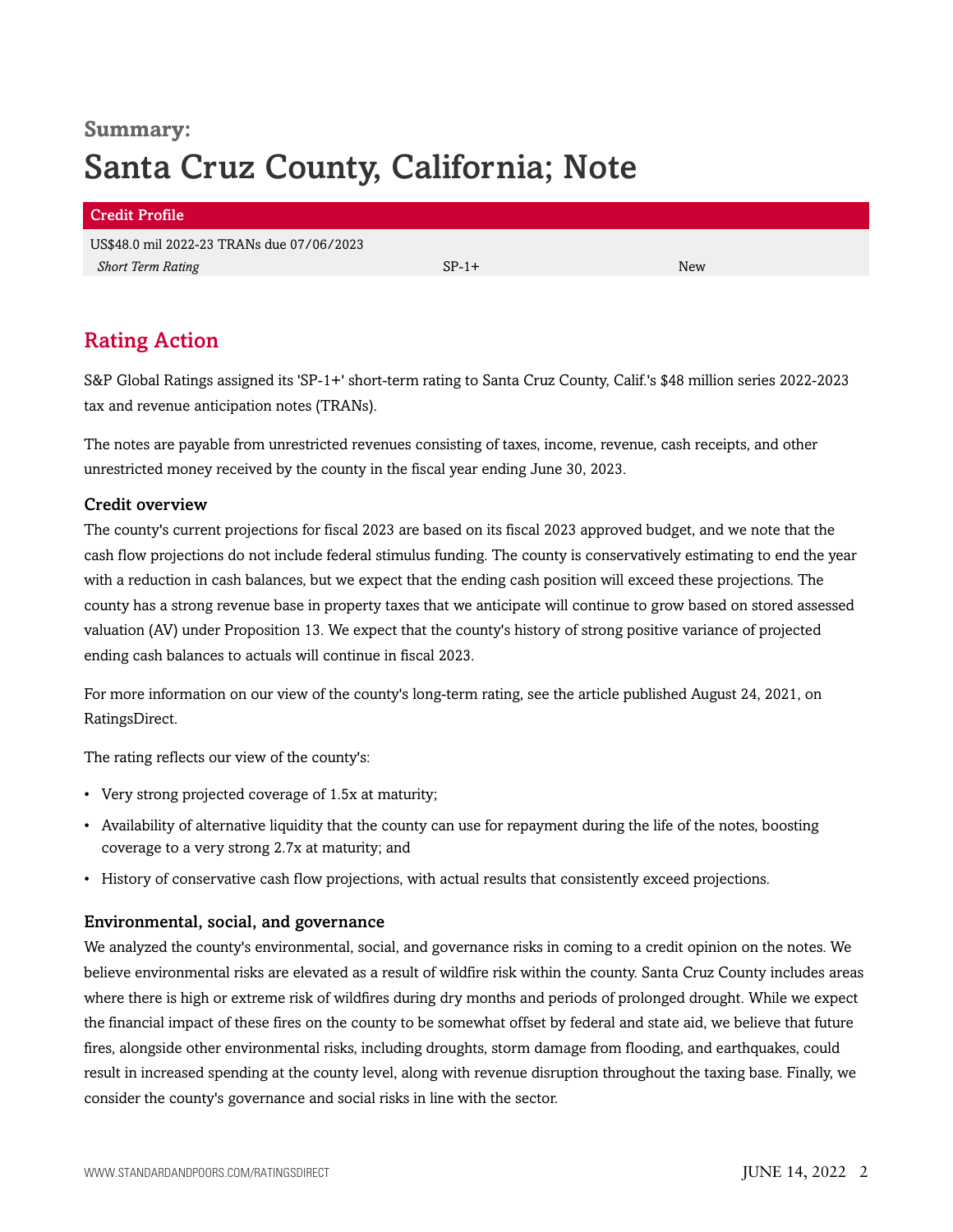# <span id="page-2-0"></span>Credit Opinion

#### Note provisions

The county will deposit 50% of the note principal into the note repayment fund on Jan. 31, 2023 and 50% of the note principal and all interest into the note repayment fund on April 31, 2023. According to the resolution and financing certificate, on and after the set-aside dates the county will deposit into the TRANs repayment fund the unrestricted taxes, income, revenue, cash receipts, and other money of the county attributable to fiscal 2023, and lawfully available for payment. The repayment fund will be held by the county and invested in the county treasury pool. We understand that the county intends to also invest the TRAN proceeds in its treasury pool.

#### Coverage

Based on the county's cash flow forecast, we calculate that coverage for the 2022-2023 TRANs at maturity will be a very strong 1.5x. The county's cash flows indicate payment set-asides in January and April, which correspond with property tax apportionment dates. Projected coverage at both Jan. 31, 2023 and April 30, 2023 is very strong at 3.8x and 3.6x, respectively. The county also benefits from alternative liquidity that totals approximately \$54 million, and they have indicated that these amounts do not include any federal stimulus funds or any prior bond proceeds. These sources bring coverage at maturity to 2.7x, according to our calculation.

Santa Cruz County's cash flow assumes 2.3% growth in secured property tax revenue in fiscal 2023. The county has conservatively estimated that its cash position will decrease in fiscal 2023, consistent with its trend of conservative beginning cash and revenue projections. Expenditures pertaining to contingency have more than doubled since the last fiscal year; however, overall expenditures have declined by 14% in the cash flow estimates. Overall, projected cash flows indicate disbursements in excess of revenue by about \$15.6 million for fiscal 2023. Although we believe that the individual revenue and expenditure line-item results may fluctuate somewhat, the general fund has historically maintained strong budgetary flexibility.

### <span id="page-2-1"></span>Related Research

Through The ESG Lens 3.0: The Intersection Of ESG Credit Factors And U.S. Public Finance Credit Factors, March 2, 2022

Certain terms used in this report, particularly certain adjectives used to express our view on rating relevant factors, have specific meanings ascribed to them in our criteria, and should therefore be read in conjunction with such criteria. Please see Ratings Criteria at www.standardandpoors.com for further information. Complete ratings information is available to subscribers of RatingsDirect at www.capitaliq.com. All ratings affected by this rating action can be found on S&P Global Ratings' public website at www.standardandpoors.com. Use the Ratings search box located in the left column.